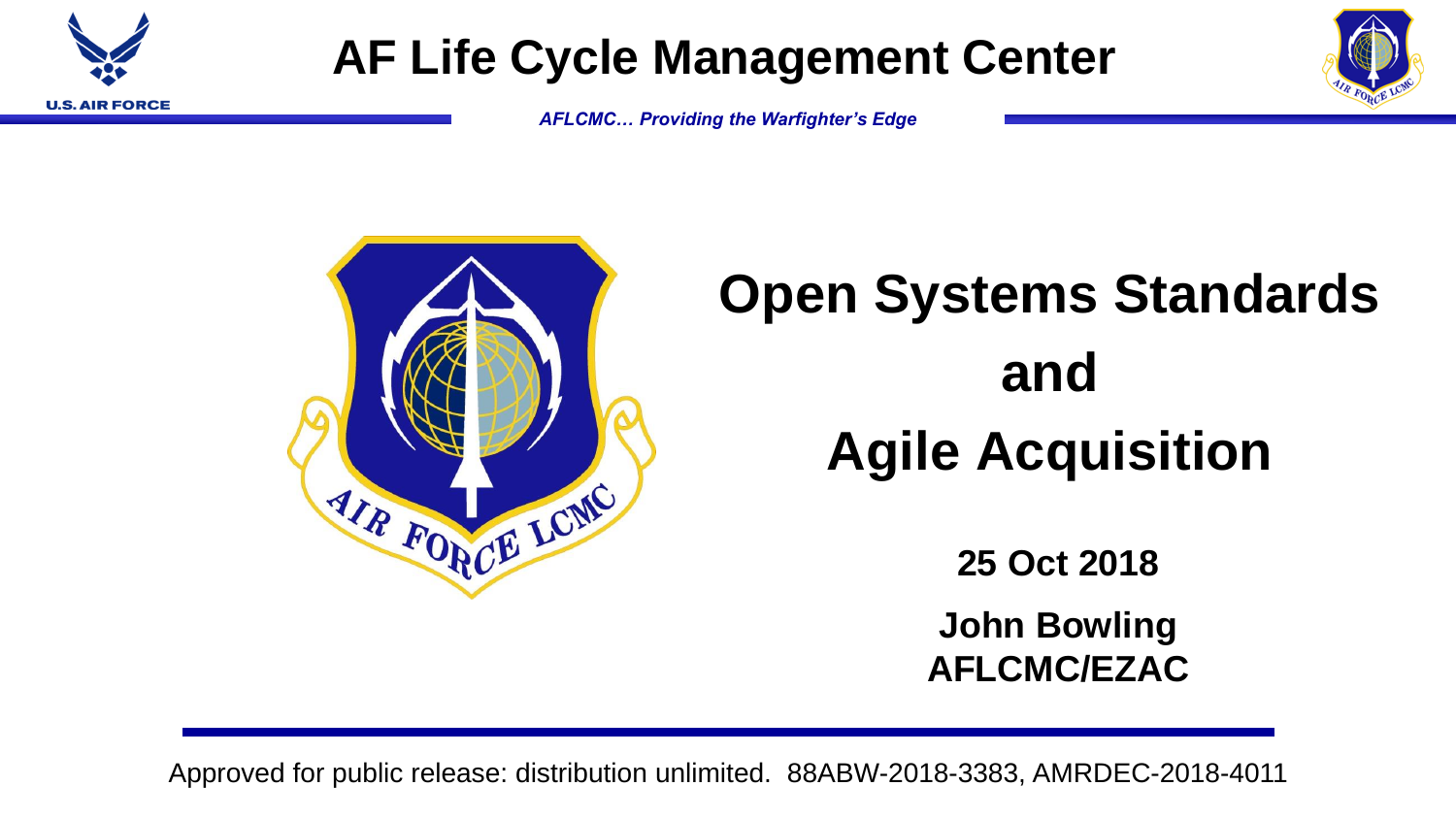

**Congressional Emphasis**



- **Section 804 of 2016 NDAA authorizes a Middle Tier acquisition pathway for rapid prototyping and fielding** – **DON and USAF have distributed guidance**
- **Section 805 of 2017 NDAA describes requirement for Modular Open Systems Approach (MOSA) in major defense acquisition programs**
	- **Modular design**
	- **Major System Interfaces conform to widely supported & consensus based standards**
	- **System architecture that provides for severable components**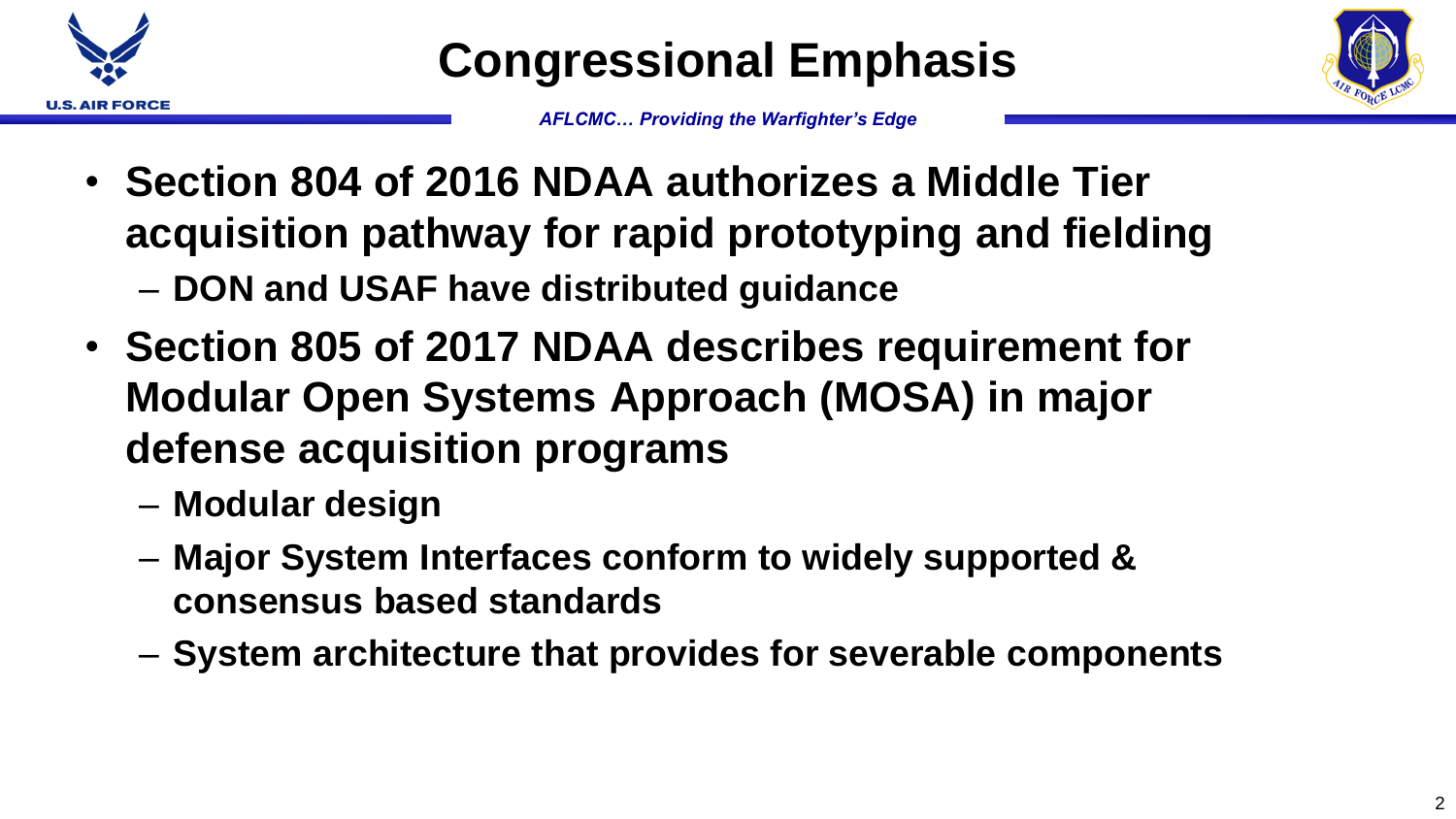

**NDAA MOSA Goals**



- **Significant cost avoidance**
- **Schedule reduction (speed of capability to the field)**
- **Opportunities for rapid technical upgrades**
- **Increased interoperability**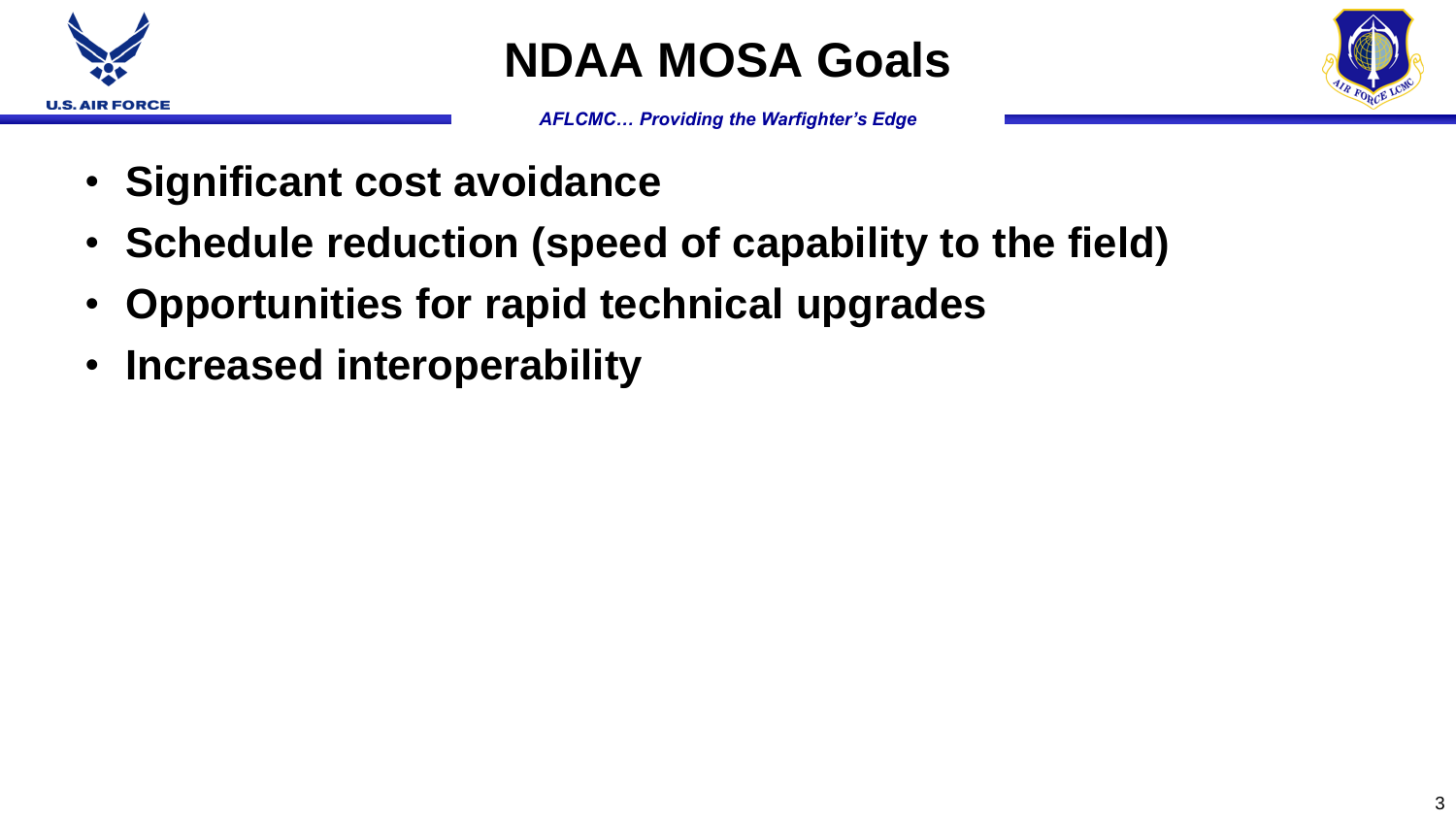





- **Numerous issues need to be addressed to achieve the vision**
	- **What architectures do you start with?**
	- **What open standards are emerging?**
	- **How do you streamline testing or manage just-in-time testing?**
	- **How do you streamline the accreditation process?**
	- **Will there be component libraries available to draw from?**
	- **How do you streamline the requirements process?**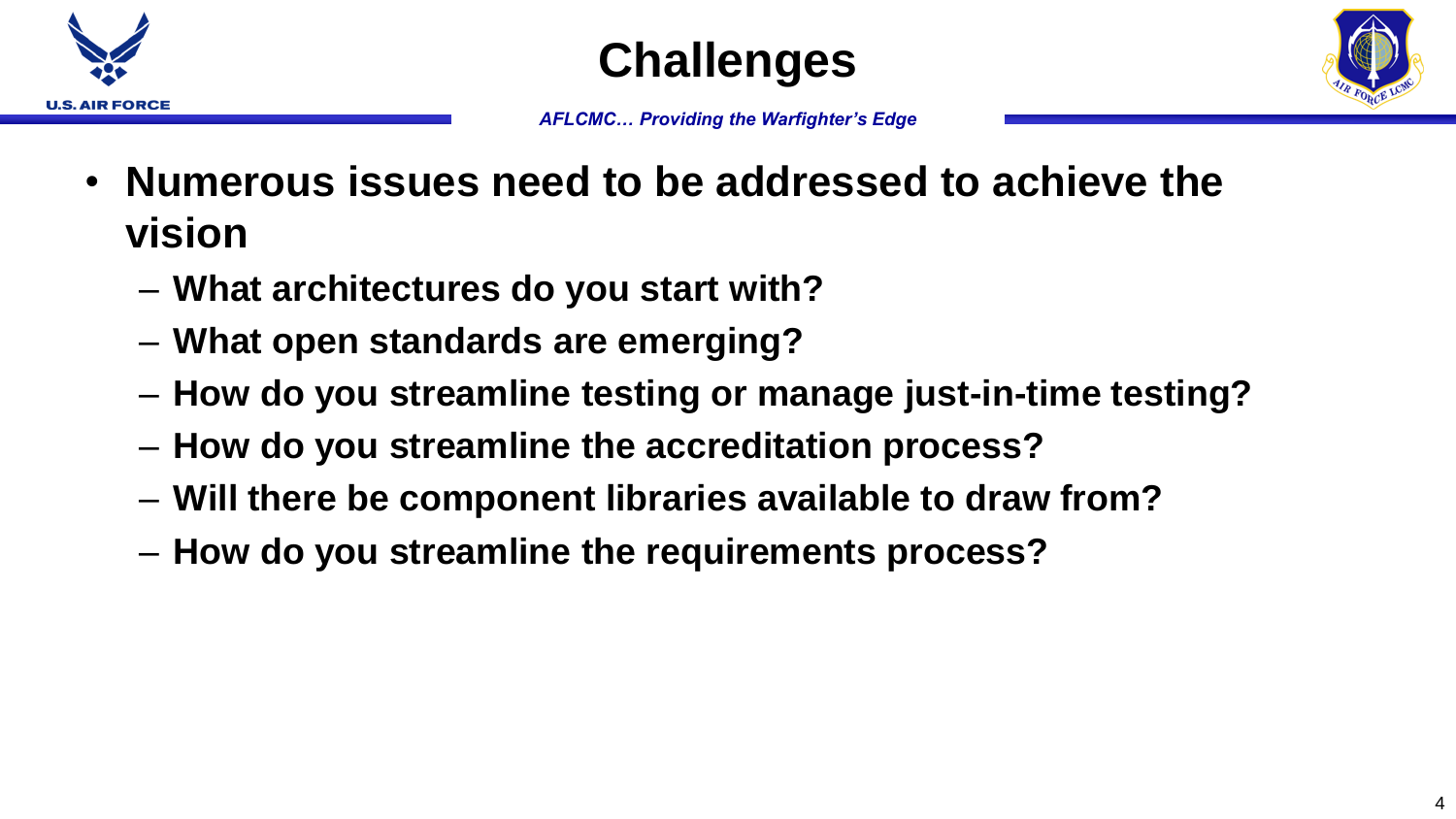

## **Trends – Emerging Standards**



- C4ISR/EW Modular Open Suite of Standards (CMOSS)
- Common Open Architecture Radar Programs (COARPs)
- Future Airborne Capability Environment (FACE)
- Hardware Open Systems Technologies (HOST)
- Modular Active Protection System (MAPS)
- Modular Open Radio Frequency Architecture (MORA)
- Open Mission Systems (OMS)
- Sensor Open Systems Architecture (SOSA)
- Simulator Common Architecture Requirements and Standards (SCARS)
- Software Communications Architecture (SCA)
- STANdardization AGreements (STANAGs various standards)
- Universal Armament Interface (UAI)
- Universal Command and Control Interface (UCI)
- Unmanned Systems (UxS) Control Segment (UCS)
- Vehicular Integration for C4ISR/EW Interoperability (VICTORY)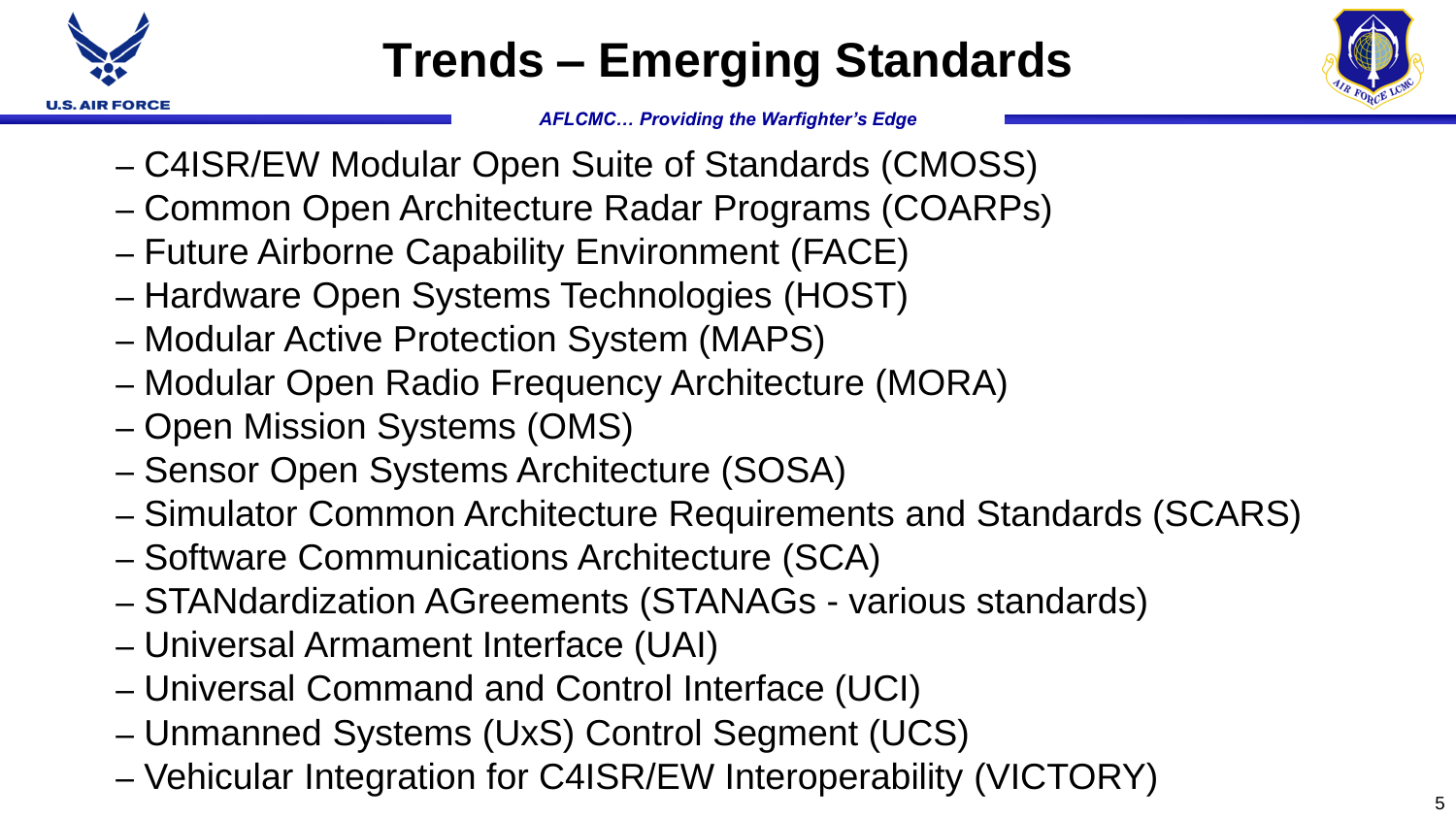

**Trends – GRAs**



- **Government Reference Architectures appear to be an approach to address some of these challenges**
	- **Provides a starting place**
	- **Includes appropriate standards**
	- **Aids testing due to familiarity and incremental approach**
	- **Same with accreditation**
	- **Libraries still need to be addressed**
	- **Requirements process still needs to be addressed**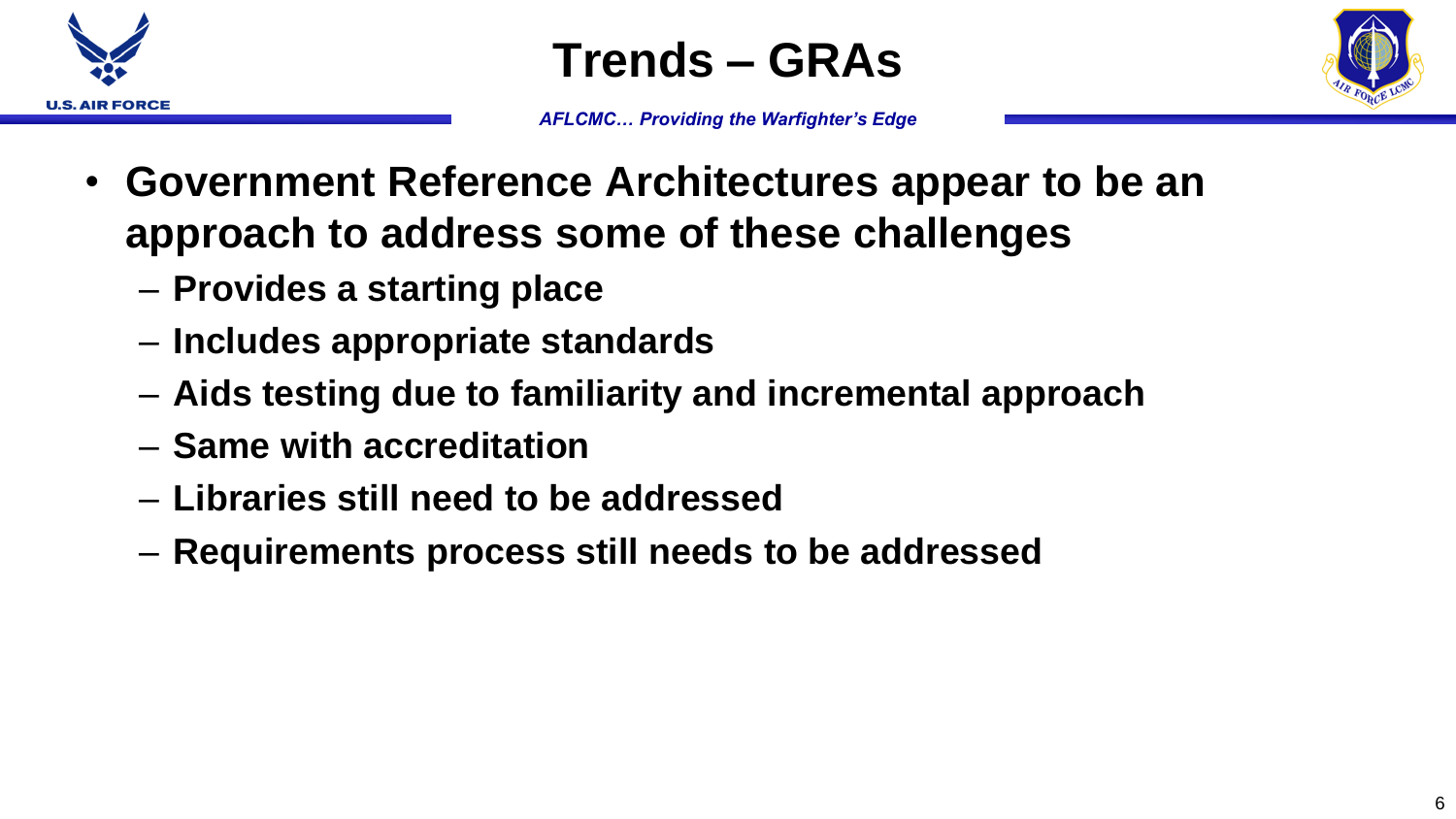

**JSTARS Recap Example**



- **GRA developed through interaction with Industry SMEs**
	- Non-proprietary interfaces and open standards
	- Open Mission Systems (OMS) standard
	- Common Open Architecture Radar Programs (COARPs) standard
	- Safety of flight isolation

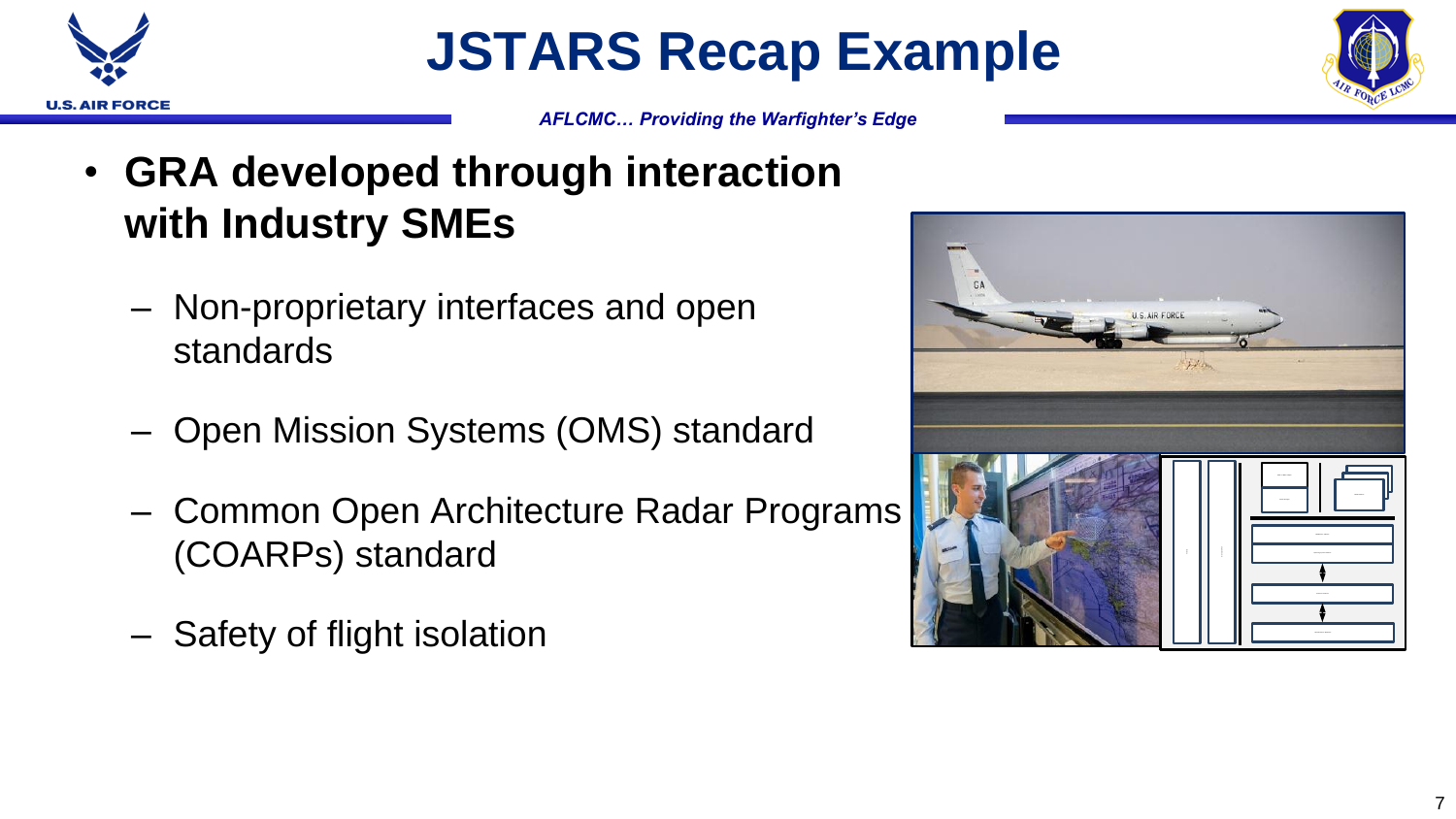



- **Formally represents Government's understanding of weapon system requirements**
- **Modeled using modern architectural tools**
- **Helps Government understand program trade space**
- **Facilitates discussions during all phases**
- **Readily useable as the starting point for future efforts**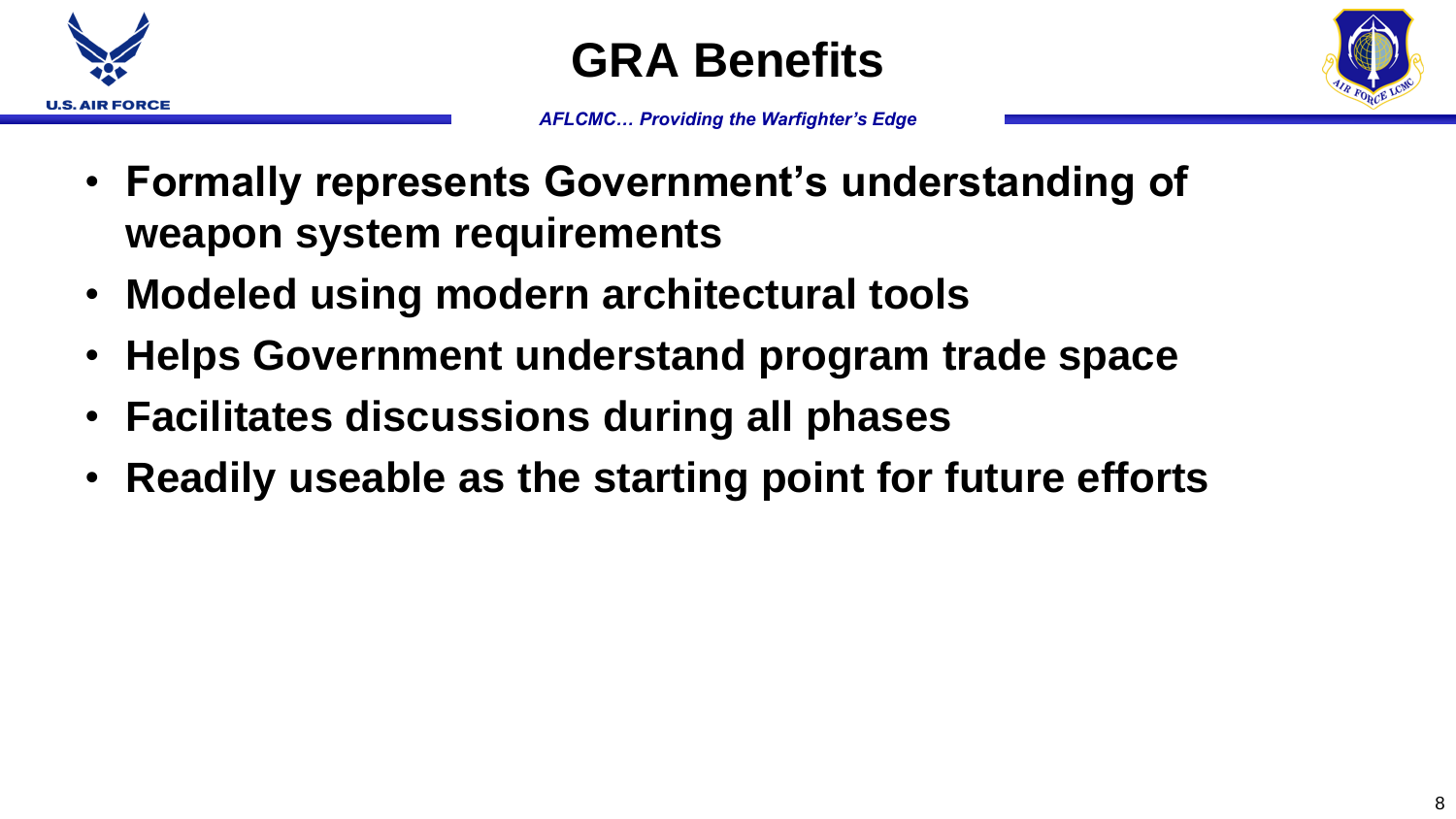### **Notional Avionics GRA**

**U.S. AIR FORCE** 



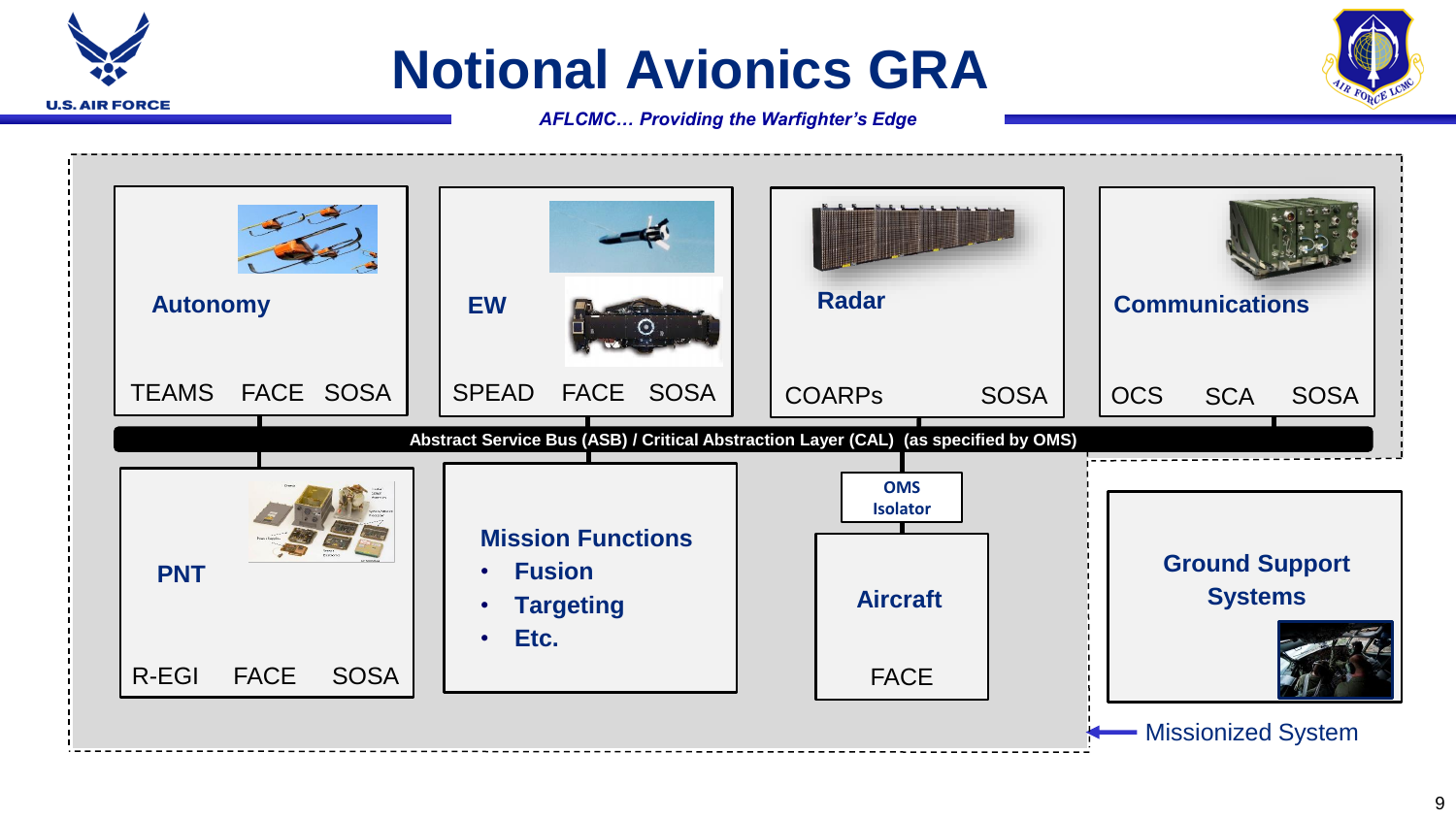



- **Joint Multi-Role (JMR) Comprehensive Architecture Strategy (JCAS) is an evolving Government-led architectural approach that blends open systems enablers with an overarching enterprise approach in order to influence desired lifecycle characteristics of procured systems in a coordinated manner reflecting a Family of Systems (FoS) approach**
	- **Based on three, traceable levels** (at varying levels of organizational control) of architectural specificity, analysis, and documentation to achieve desired technical and business drivers established at each level
	- **Integrates business and technical objectives** with the intent of creating severable and compete-able modules that allows vendor-independent acquisition and intentional creation of reusable components
	- **Enables controlled elaboration and provides traceability** between the outcome of decisions (choices), and the business drivers behind the choices.
	- **Promotes architectural consistency** to enable flexibility and innovation in order to reduce the likelihood that a platform will develop unique and difficult to support solutions from an enterprise perspective through the right blending of approaches capable of meeting desired high level or operational goals.



#### TECHNOLOGY DRIVEN. WARFIGHTER FOCUSED.